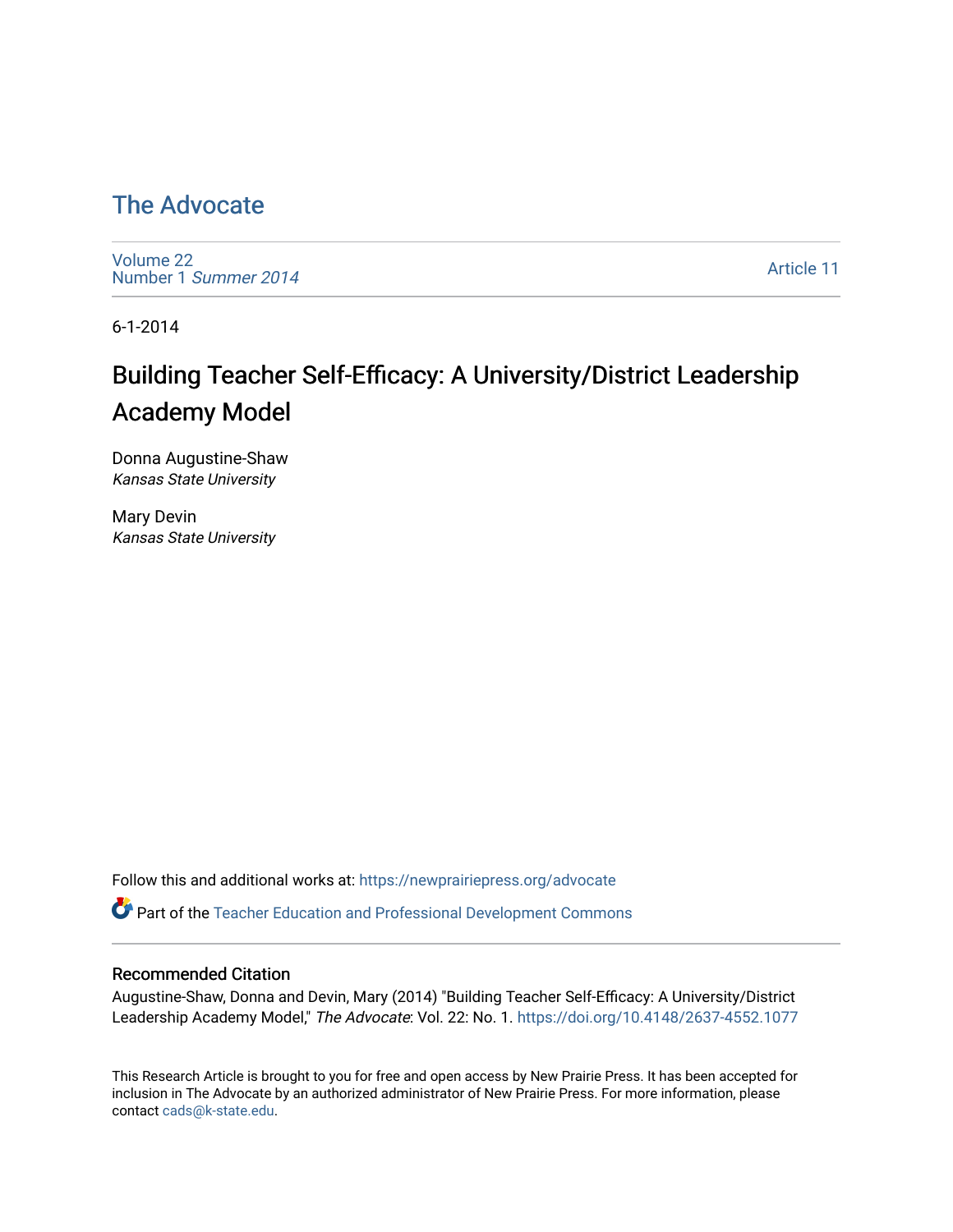#### Building Teacher Self-Efficacy: A University/District Leadership Academy Model

#### Abstract

Introduction: In an era dominated by higher standards and greater accountability for America's If you want to join us, we would be delighted schools, leaders are needed at all levels. Teachers must continue learning and growing professionally long after that transition from pre-service to practitioner.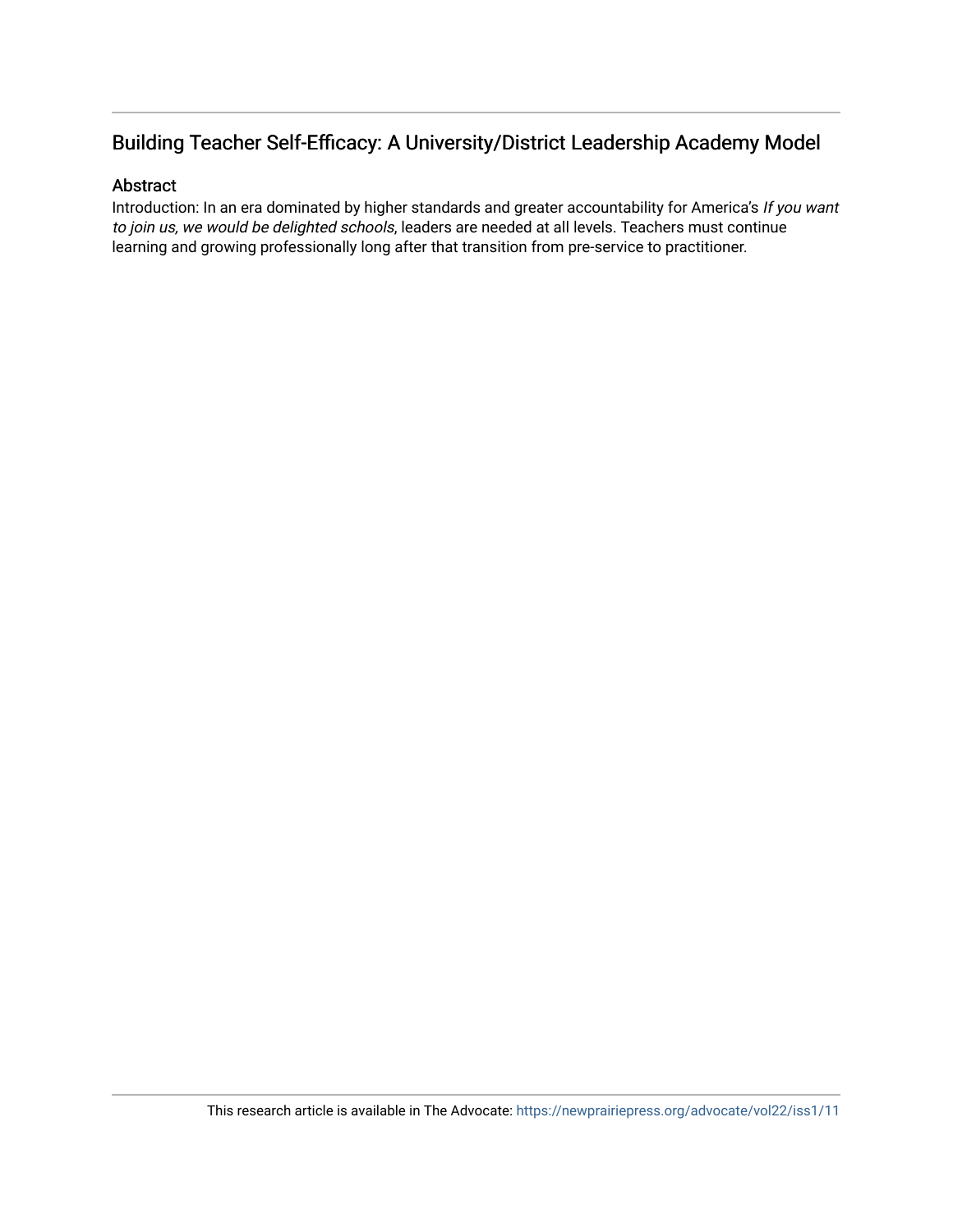# **Building Teacher Self-Efficacy: A University/District Leadership Academy Model**

**Donna Augustine-Shaw Mary Devin Kansas State University**

### **Introduction**

In an era dominated by higher standards and greater accountability for America's *If you want to join us, we would be delighted* schools, leaders are needed at all levels. Teachers must continue learning and growing professionally long after that transition from pre-service to practitioner. They must grow in pedagogy and content expertise; they must grow in capacity as teacher leaders. Successful school and district leaders understand the importance of this concept and intentionally plan for building teacher leadership capacity as part of on-going professional development programs. Universities and districts are forming partnerships that merge theory of research and best practice with the demands of schools and district contexts in the 21st Century, where university faculty and district leaders work together to customize teacher leadership programs that deliver standards based content in a selected context (Miller, Devin, & Shoop, 2005).

Just as professional development school partnerships between teacher preparation programs and field practice prepare teachers for transitioning from preservice student to classroom teacher, a similar partnership has become a powerful model for building leadership capacity required to transform novice teachers into the teacher leaders our schools must have to produce student success in the 21st Century. Bangs and Frost (2012) state, "A teacher with strong beliefs in his or her own efficacy will be resilient, able to solve problems and, most importantly, learn from their experience" (p. 3). This article describes the success of one such model by sharing evidence of the changes produced in teachers' understanding of the role of the leader and of their personal sense of efficacy as related to becoming confident, capable, and effective leaders.

### **Description of the Teacher Leadership Academy Model**

Leadership matters and it produces the greatest improvement in student outcomes when focused on the right things. Researchers validated a statistically significant  $50<sup>th</sup>$  to  $60<sup>th</sup>$  percentile increase in mean student achievement as a result of improved leadership performance (Waters, Marzano, & McNulty, 2003). Leithwood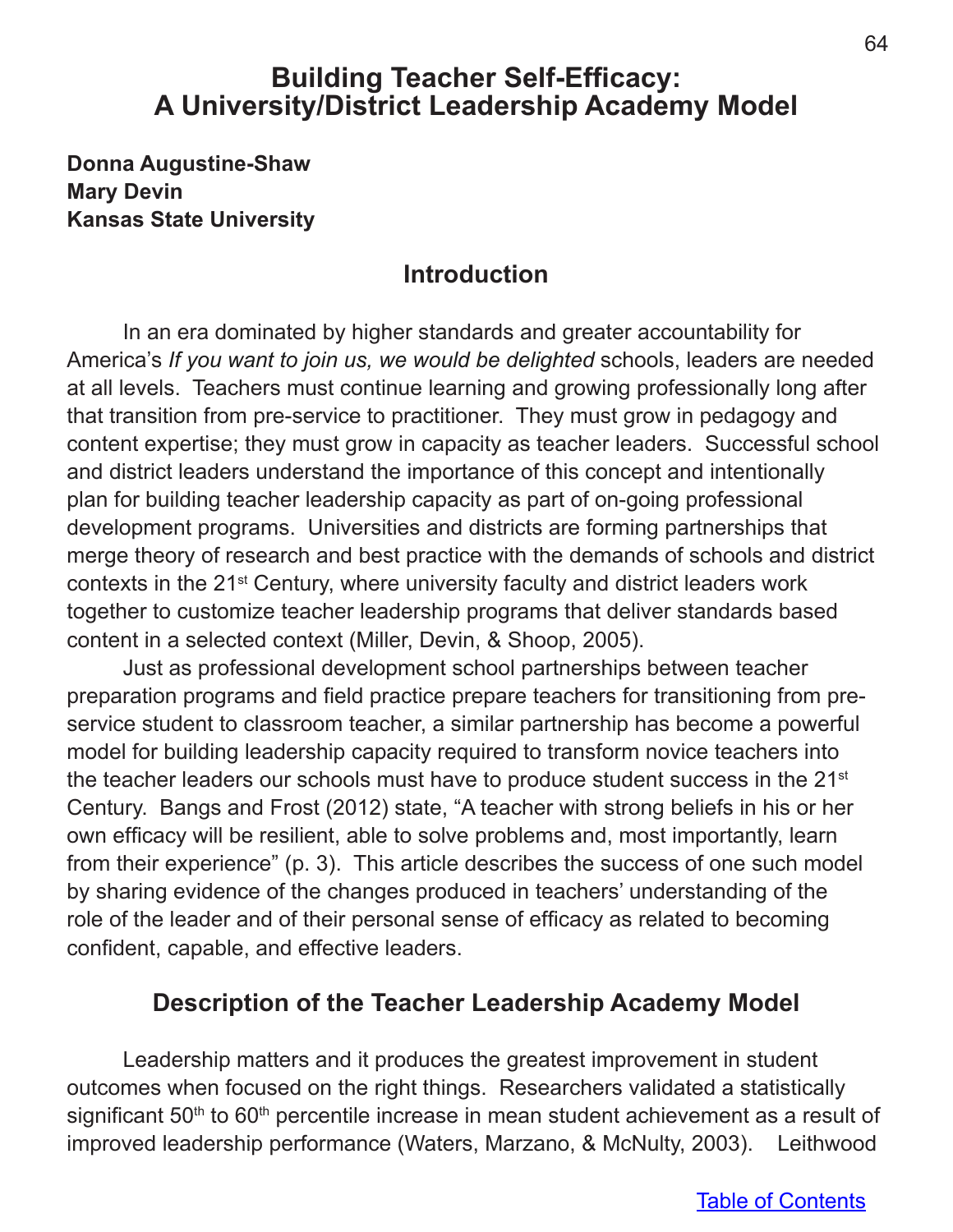(2006) found a positive correlation between high rates of teachers' self-efficacious beliefs and higher levels of student achievement. In this partnership model districts select as participants local teachers who have demonstrated potential for becoming leaders ready to meet future district needs. Together the district and the university custom design a two-year master's degree program blending on-site class sessions with technology-based interaction. Field practice under the guidance of experienced mentors assigned by the district connect what is learned in the classroom to what is occurring in the school site as teachers take on increasingly responsible roles as leaders while remaining in their teaching positions.

University faculty work with district leaders to weave national leadership standards across various local context specifics such as size, geography, culture, and learning goals into the leadership capacity building model design. In place of the traditional discrete course delivery, an integrated, spiraling curriculum makes a strong connection between theory and practice. Academy planners intentionally create a curriculum that integrates rich opportunities for learning within a spiraling framework leading students towards mastery of standards based content (Devin, 2004). University faculty and district administrators learn with the aspiring leaders and their mentors. Strong learning networks are formed, new conversations focused on systemic improvement are initiated in schools, and a culture of working collaboratively spreads beyond the cohort group.

The Interstate School Leaders Licensure Consortium (ISLLC) Standards (see Appendix) that drive the university educational leadership programs and the state licensing requirements for educational leaders also frame the partnership academies. Using the same rubric in place for all educational leadership department programs in the university, teacher leadership academy students self-assess their level of development in the areas of knowledge, dispositions, and performance for each of six leadership standards at the beginning and again at conclusion of the two-year cohort masters program. The difference between the measures at these two points indicates growth in the teacher's perception of personal leadership development. The data analysis that follows focuses on students' pre and post points on that self-assessment of the ISLLC standards and the resulting indication of perceived levels of growth.

### **Data Analysis**

Data from four master degree leadership academies present evidence of changes produced by a university/district partnership preparation model on individual student perceptions of their capacity as teacher leaders. The assessment measures student perceived level of development in three separate categories (knowledge, dispositions, and performance) for each of the six ISLLC standards for educational leaders and is completed by students as a pre-measure at the beginning of the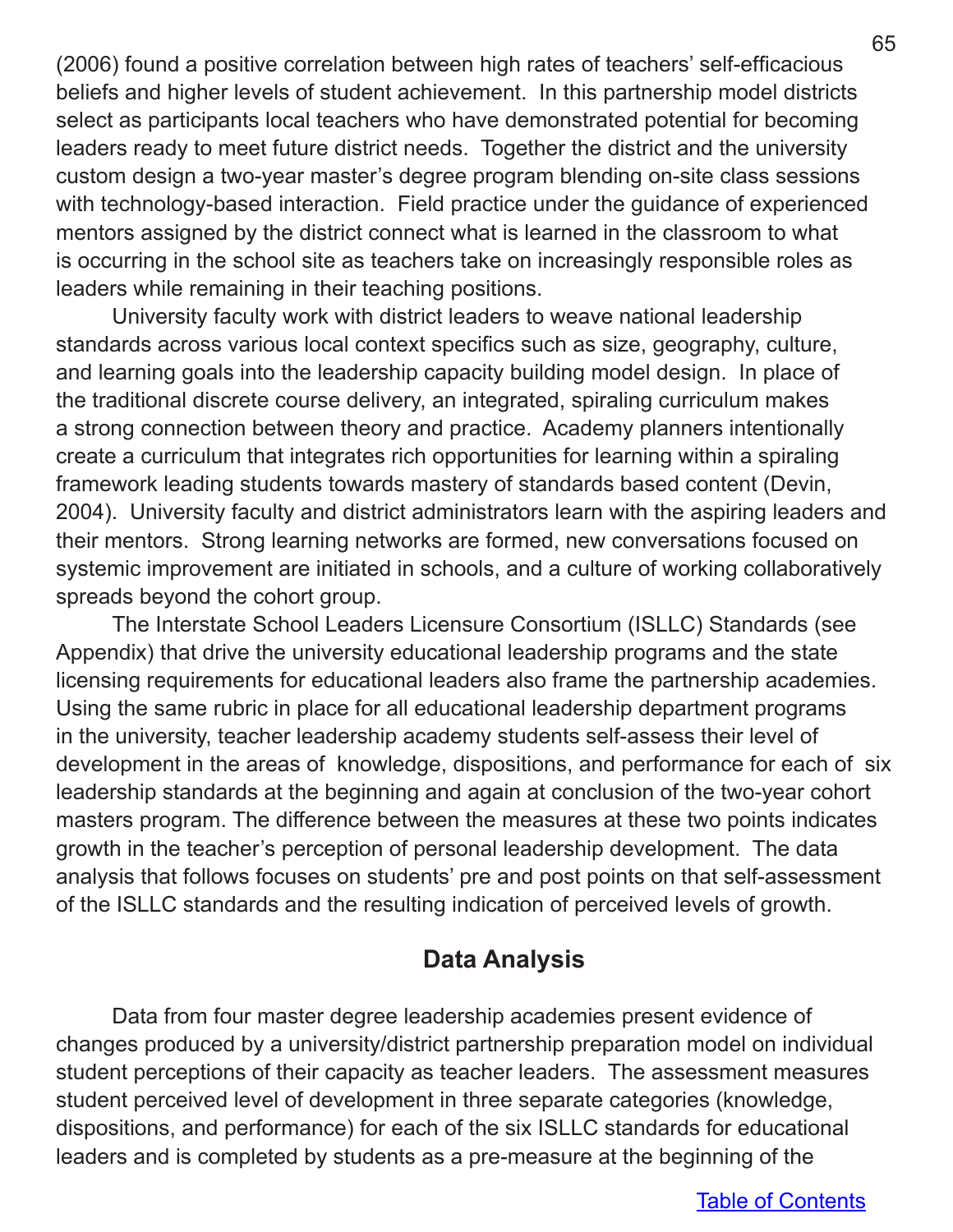program and repeated as a post measure at the completion of the two year duration. Self-assessing three categories across each of the six standards, an individual student produces a total of 18 data points for each pre and post assessment. Participants are asked to place themselves appropriately on a continuum of Little Understanding, Basic, Proficient, and Distinguished for each standard. The four academies in the data took place across three different Kansas school districts between 2008 and 2013.

Pre and post data on student perceived level of understanding of knowledge, dispositions, and performance across the six ISLLC standards offers evidence of the changes in levels of self-efficacy as a leader by the close of the academy experience. Table 1 displays the number of participants in each academy and the number and percent of data points recorded across all students in each of four developmental levels at both pre and post measures. Looking at the individual academies, it is notable that student perception points are consistently concentrated in the lower two levels of development on the pre measure. Across the four groups, 76% of all assessment data points are less than proficient, as would be expected at the beginning of their study. Conversely, at the conclusion of year two, across all four academy groups, a grand total of 97% of the data points selected by students to describe themselves were proficient or distinguished on the developmental continuum—a dramatic shift in reported self-image. It is also worth noting that the level of distinguished ratings alone moved from 2% to 41%.

Considering all six standards there were a total of 1116 total data point selfratings reported from the 62 participants across the four academies. Only 32 (3%) of that 1116 were below the proficient level of development at the end of the four academies. In respect to distribution among the four developmental levels, 15 (47%) of the 32 came from the performance category including all standards except Standard 2: Teaching and Learning, where there were no self-ratings below proficient in performance. The second highest of the four developmental levels in self-assessed rankings below proficient was in the Knowledge category (12 or 38%). Looking at the below proficient ratings by Standard, Standard 6 Policy/Larger Context gathered the greatest number of total self-ratings below proficient with 14 (44%) of the 32 ratings scattered across the four developmental levels. Standard 4 yielded the second highest number at 7 (22%) of the 32 self-assessed ratings below proficient, also distributed across the developmental levels.

Students were provided with a rubric describing each of the four developmental levels. We can see from Table 1 the change in percent of the total ratings at a given level and the change from the pre to post measure. Data show dramatic shifts from ratings of less than proficient to those of proficient or above through this lens. Academy 4 begins with a higher percentage at proficient and moves to a comparable significant final percentage at the distinguished level, indicating program flexibility enables content to be adjusted to effectively match current student ability. This would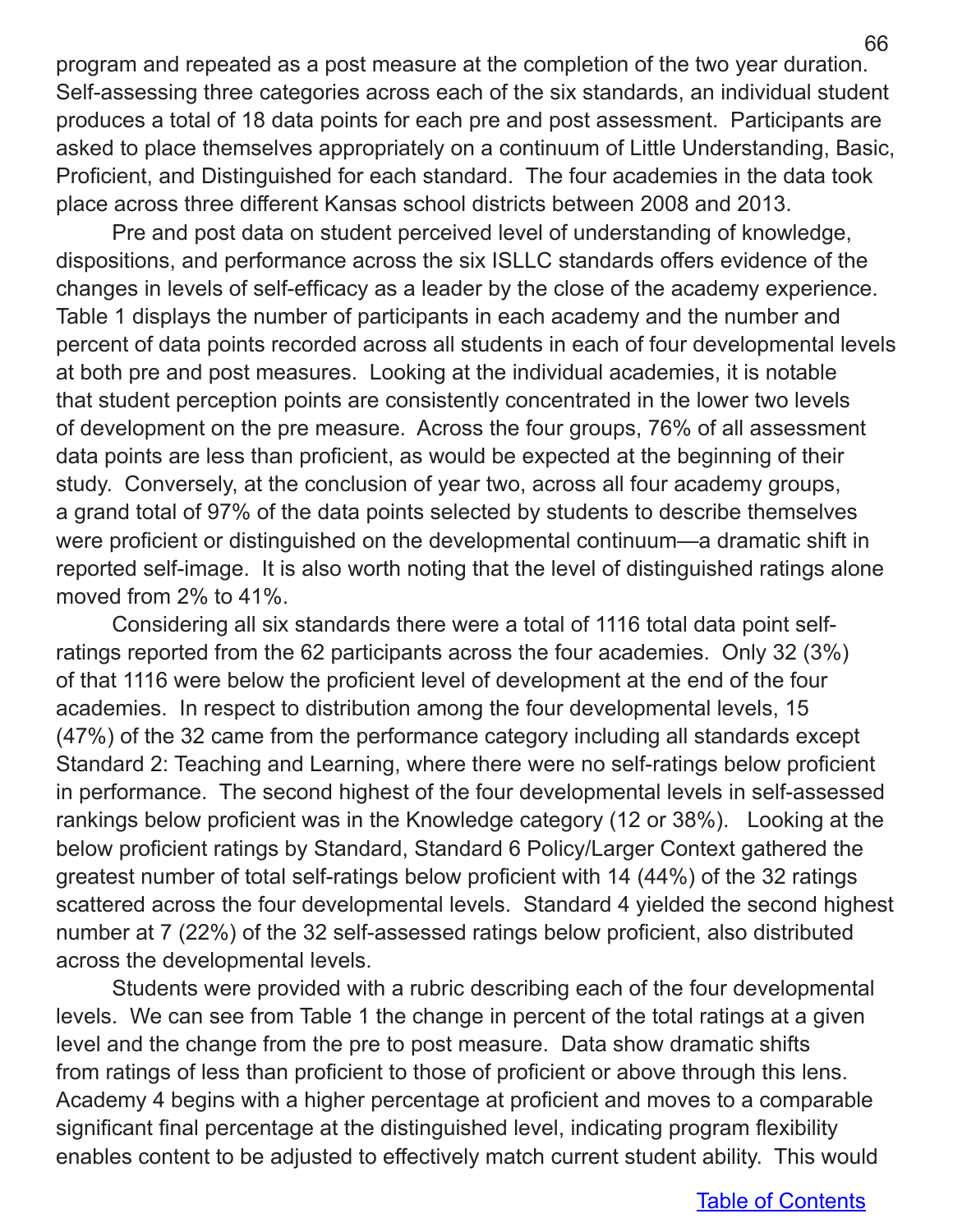require further program analysis.

The goal of the university/district partnership is to move students from below proficient to proficient or above in terms of the knowledge of what makes leadership successful, the dispositions contributing to successful leadership, and the ability to perform as successful leaders in the district sponsoring the academy. Table 2 provides a brief snapshot of the data measuring the change in student selfperception above and below proficient across those areas. The percent of students self-assessing development below proficient ranged from 57% to 84% across the four academies to a range of 1% to 8% at the end of the two years. On the proficient or above side, academies ranged from pre-measures of 16% to 43%, to a range of 92% to 99% for the post-measure. Student's self-assessment across standards indicates marked perceived growth from the beginning to the end of the leadership academy.

#### **Conclusion**

The self-assessment data obtained from these four teacher leadership academies highlights changes in the way students think about themselves as leaders in terms of knowledge about leadership, dispositions underlying successful leadership, and performance as leaders after completing the academy teacher leadership program. University and district planners for these partnerships note the success of the model for preparing teacher leaders in the consistent development of self-efficacy related to performing more confidently in leadership roles. Teachers completing an academy offered through a partnership between the university and their district report seeing themselves as more capable and competent leaders in the school setting. Across the four academies, 97% of the student self-assessment ratings were at the level of proficient or above. Within the 3% remaining below proficient, the greatest number 47% fell in areas related to performance and 38% were related to knowledge levels. The only standard receiving no ratings less than proficient at the end of the academy was Standard 2; Teaching and Learning. In respect to distributions across standards, the greatest number of less than proficient ratings occurred in Standard 6: Policy and Larger Context and Standard 4: Collaboration.

This review of a self-assessment of performance provides valuable insight into the university/district model's effectiveness in building teacher self-efficacy, a key component of teacher leadership. This is a significant outcome supporting the continued value using the university and district partnership model for preparing competent and responsive leaders for the schools of today and the future.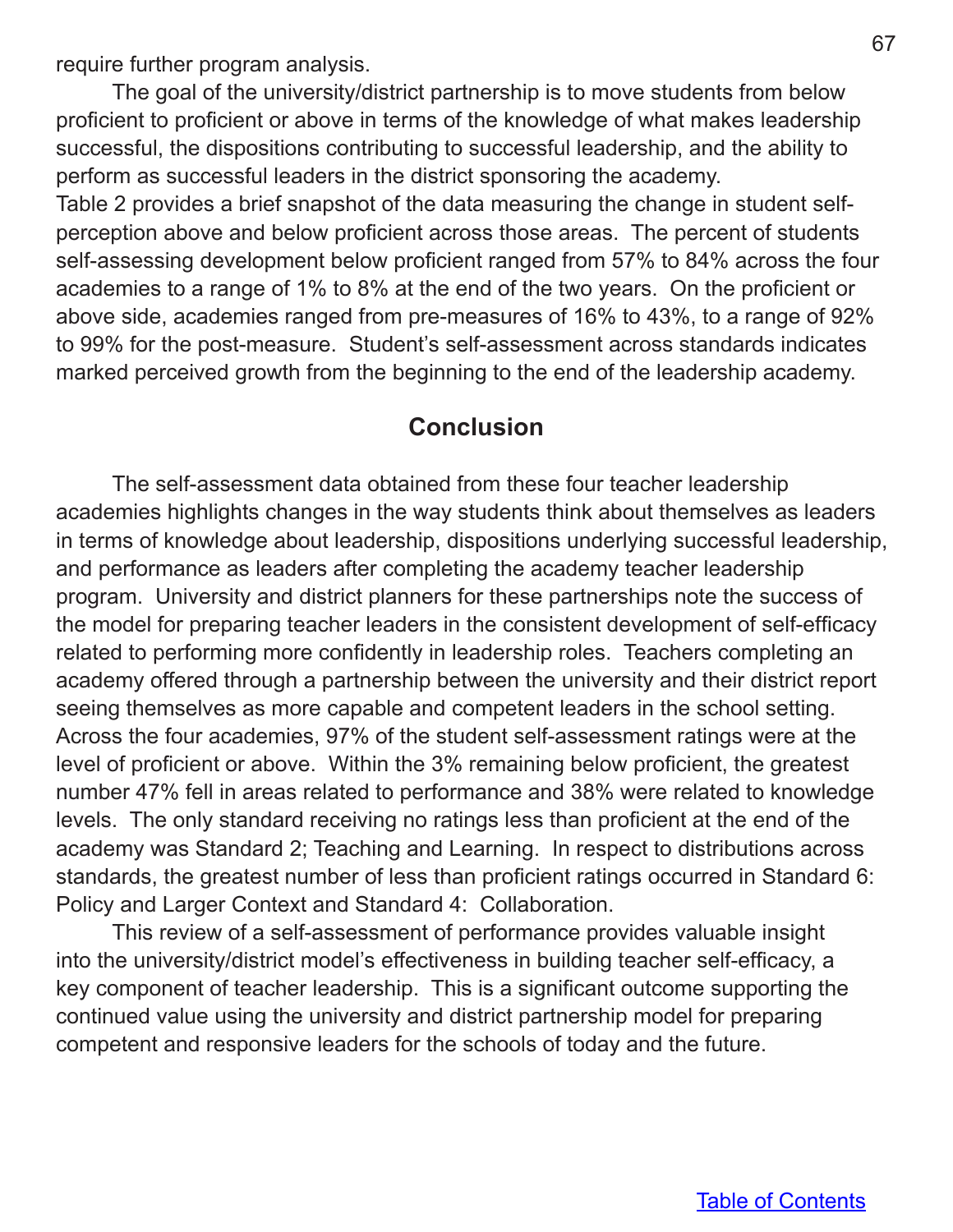## **References**

- Bangs, J. & Frost, D. (2012). Teacher self-efficacy, voice and leadership: Towards a policy framework for education international. University of Cambridge: Education International Research Institute.
- Council of Chief State School Officers. (2008). Educational Leadership Policy Standards: ISLLC. Washington, D.C.
- Devin, M. (2004). Save a place for leadership in the debate on adequacy: A new model for developing leadership for schools. *Educational Considerations*, *32*  (1), 70-75.
- Leithwood, K. (2006). Teacher working conditions that matter: Evidence for change. Toronto: Elementary Teachers' Federation of Ontario.
- Miller, T., Devin, M., & Shoop, R. (2005). *Closing the leadership gap*. Thousand Oaks, CA: Corwin Press.
- Waters, J., Marzano, R., & McNulty, B. (2003). Balanced leadership: What 30 years of research tells us about the effect of leadership on student achievement. Aurora, CO: Mid-continent Research for Education and Learning. Available at http://www.mcrel.org.